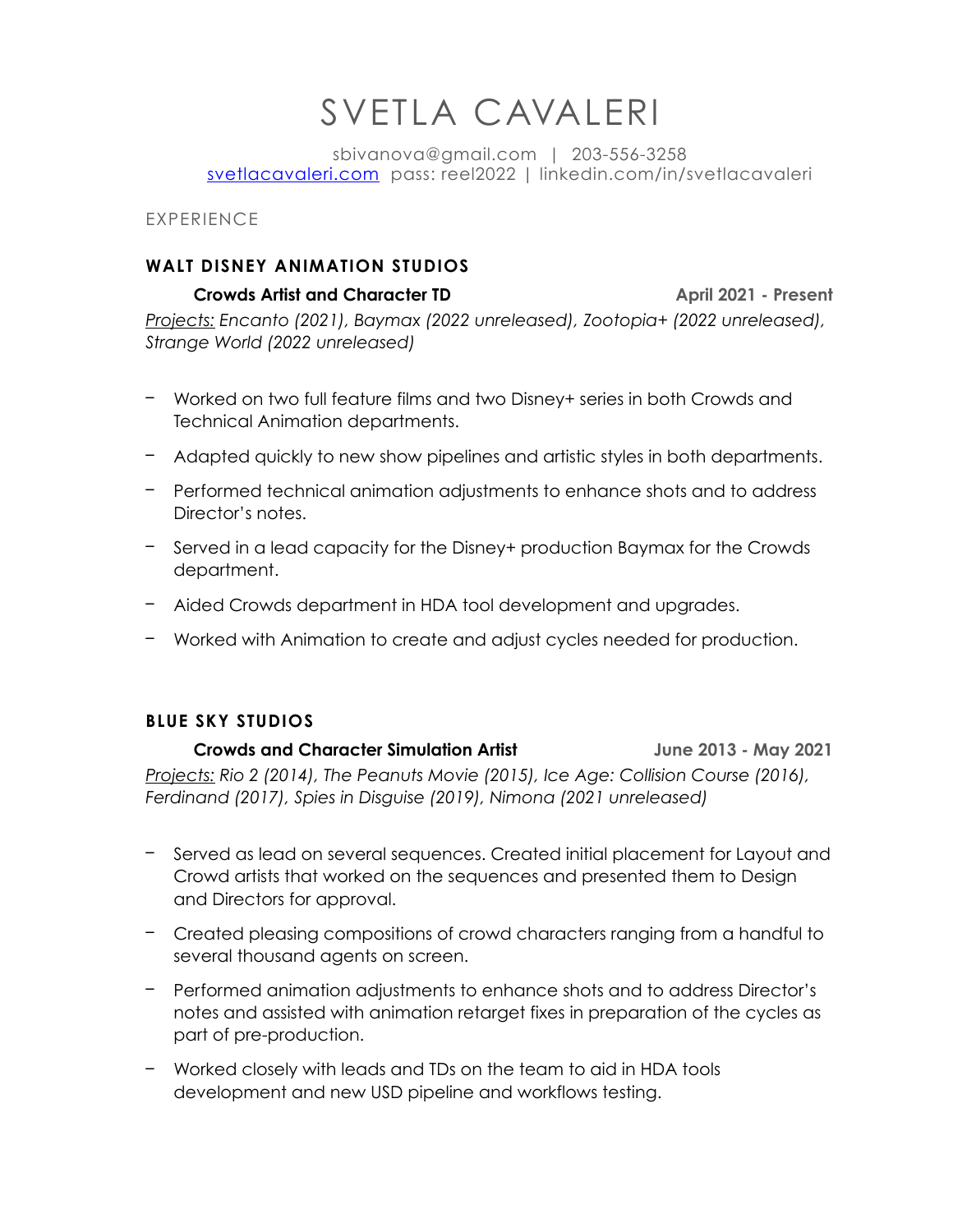#### sbivanova@gmail.com | 203-556-3258 [svetlacavaleri.com](http://svetlacavaleri.com) pass: reel2022 | [linkedin.com/in/svetlacavaleri](http://linkedin.com/in/svetlacavaleri)

– Assisted Character Simulation department at the end of each show. I re-trained into their updated pipeline every show and did cloth, hair, skin, and props simulation as needed on shot-per-shot basis.

 **Junior Technical Director June 2012 - May 2013**

*Projects: Epic (2013)*

- Assisted Character Simulation department on Epic. Worked on over 150 shots and simulated cloth, hair and armor for various characters.
- Performed quality checks on all stereo frames going into Stereo department for finishing work.
- Continued to perform all tasks listed below in the LTA position.

 **Lighting Technical Assistant October 2010 – June 2012**

*Projects: Rio (2011), Ice Age: Continental Drift (2012)*

- Assisted Character Simulation department with Ice Age: Continental Drift, worked on over 30 shots and simulated hair/fur and skin for various characters.
- Prepared and rendered shots and facilitated the smooth transition of sequences from Animation into Lighting.
- Tracked sequences through final render and assisted Lighting and Compositing.
- Processed marketing requests and assisted Production Engineering with performance tests. Wrote scripts to automate and assist day-to-day activities in the department, and created documentation for training purposes.

## RELEVANT QUALIFICATIONS

**Software:** Houdini, Maya, Nuke, Qualoth, Photoshop, DaVinci Resolve, USD **Languages:** Python, VEX, Hscript, MEL, Csh, Perl **Operating Systems:** Unix/Linux, Mac, Windows